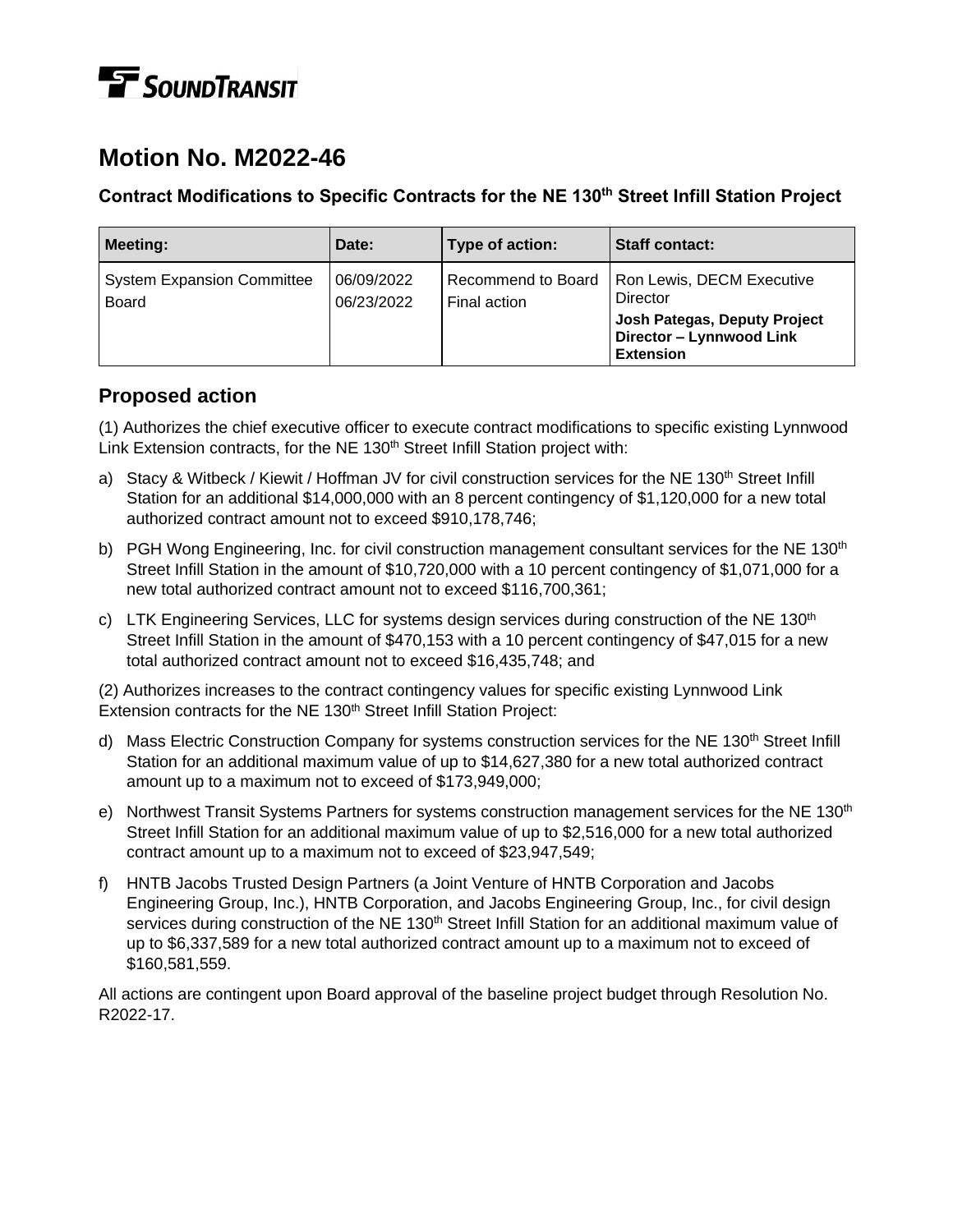## **Key features summary**

- This action is contingent upon and utilizes portions of the baseline project budget to be authorized in Resolution No. R2022-17.
- This action authorizes a contract modification with the existing Lynnwood Link Extension civil construction contractor Stacy & Witbeck / Kiewit / Hoffman JV for construction of the NE 130th Street Infill Station superstructure and platform canopy framing, including installation of the precast concrete girders and canopy structural steel authorized in Motion No. M2021-63 and Resolution No. R2021-17.
- This action provides additional authorized amounts for other existing Lynnwood Link Extension contracts for completion and commissioning of the NE 130<sup>th</sup> Street Infill Station, including:
	- o The systems construction contract for remaining signalization and communications construction of the NE 130<sup>th</sup> Street Infill Station; and
	- $\circ$  Professional services agreements to support construction, including construction management services and design support during construction for systems and civil construction.
- These contract actions advance timely construction of station platform superstructure and platform canopy framing work to be completed before activation of the Lynnwood Link Extension overhead catenary system
- Completing this work now reduces construction risks, single tracking, and shutdowns of revenue operations for Lynnwood Link that may be necessary when working adjacent to a live system.
- The foundations and substructures needed to support the aerial NE 130<sup>th</sup> Street Infill Station have been completed by the existing Lynnwood Link Extension civil construction contract. This action will complete the station superstructure and platform, and future Board action(s) will be requested to complete the civil station construction.
- This action is within the project's baseline budget and does not have an impact on the affordability of the Agency's Finance Plan and or any other system expansion project.

## **Background**

The NE 130th Street Infill Station is located along the Lynnwood Link Extension (LLE) alignment, in the City of Seattle north of the Northgate Station and south of the Shoreline South/148th Station in Shoreline. The aerial infill station is an ST3 project with an originally scheduled start date of 2024 and a planned opening of 2031. On August 5, 2021, as part of the Board's actions with realignment, the opening date of this station was advanced.

A station at NE 130th Street was evaluated in the 2015 LLE Final Environmental Impact Statement (EIS) and mitigation commitments for the station are documented in the Federal Transit Administration's Record of Decision (ROD).

In September 2018, the Sound Transit Board authorized advancing Preliminary Engineering for the project to determine if all or part of the station could be constructed earlier than planned under ST3, concurrently with LLE. The purpose was to explore opportunities to avoid or minimize future service impacts to LLE, scheduled to open for revenue service in 2024. New information from the 2019 NE 130th Station Conceptual Design Report was included in the Lynnwood Link Extension Additional Project Refinements / NEPA Re-evaluation approved by FTA in January 2020.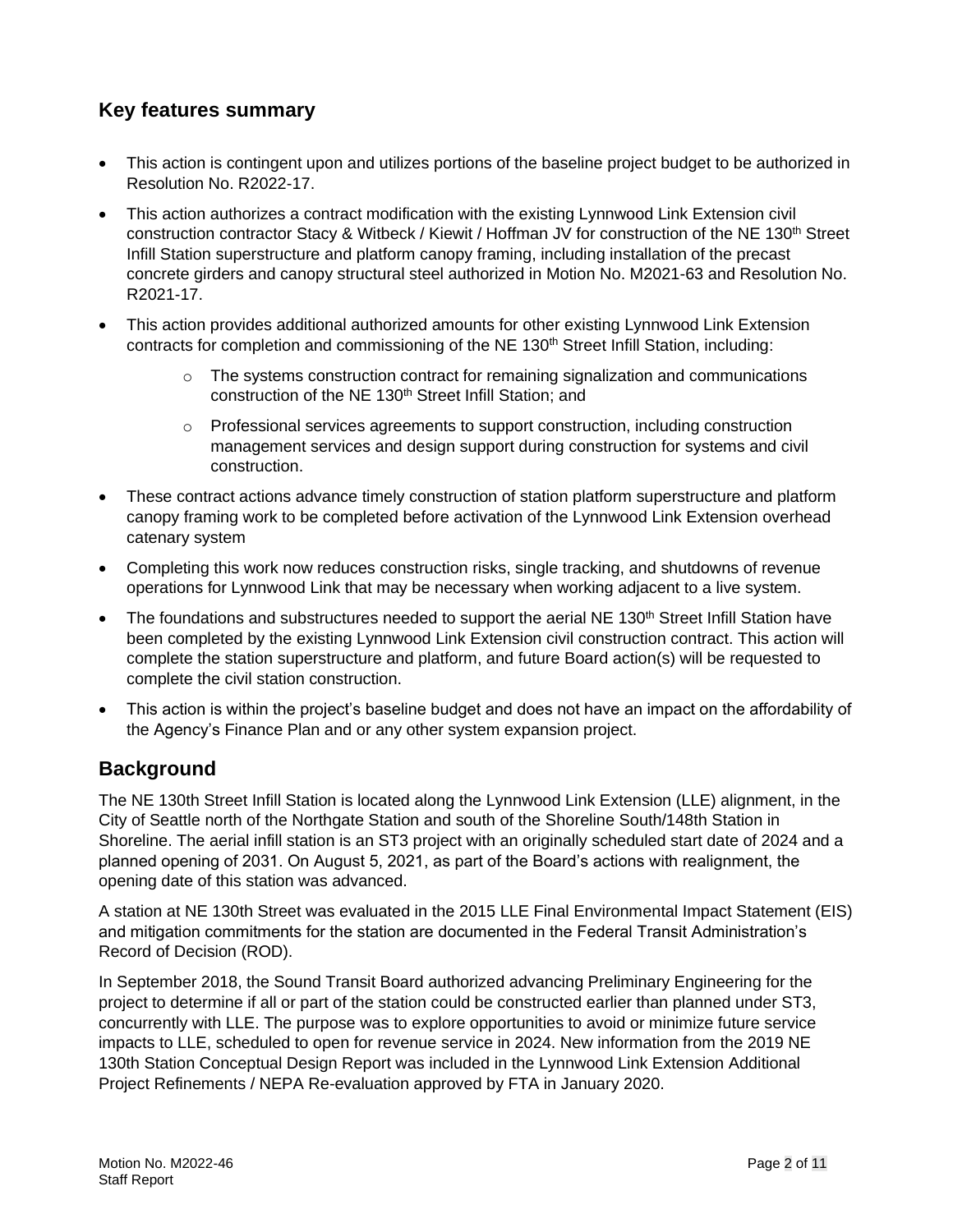In February 2020, the Board authorized advancing Final Design and construction of the station foundations and in August 2021, the Board authorized a project delivery date of 2025. The project team has completed Preliminary Engineering and Final Design, and initial construction of structural elements has commenced as part of the Lynnwood Link Extension.

Through April of 2022, the LLE Northgate to NE 200<sup>th</sup> Street civil construction contractor is substantially complete with construction of the initial package, consisting of the foundations and substructure integrated with the LLE guideway through the station area. Final design of the second (platform superstructure and canopy framing) and third (plaza, vertical circulation, and street improvements) packages advanced throughout 2020 and 2021. The second and third packages are currently at Issued for Construction (IFC) design level. Concurrently, Sound Transit collaborated with the City of Seattle to review design and develop a permitting strategy that aligns with the second and third packages.

The target and affordable schedules for the NE 130th project, adopted by the Board in realignment, showed the project would open in 2025. In April 2022, Sound Transit reported that project costs have increased and that without additional funding, meeting either the target or affordable schedules is not possible. In order to keep the NE 130th project within the budget set during realignment, the baseline project delivery is now proposed for Q2 2026.

The anticipated procurement approach utilizes the GC/CM for the heavy civil elements incorporated in the second design package (platform superstructure and canopy framing) and utilizes a future traditional design-bid-build competitive procurement(s) for construction of the remaining station elements (the third package described above). This approach is expected to enable project delivery within the proposed baseline project budget allocation.

This action would authorize the existing Lynnwood Link civil construction contractor to complete the platform superstructure and platform canopy framing and provide funding for systems construction, civil and systems construction management, and civil and systems design services during construction through station opening. Future civil construction contract or contracts will be brought to the Board at a future date to authorize remaining civil construction.

## **Project status**

| <b>Project</b><br><b>Identification</b> | <b>Alternatives</b><br><b>Identification</b> | <b>Conceptual</b><br>Engineering/<br><b>Draft EIS</b> | <b>Preliminary</b><br>Engineering/<br><b>Final EIS</b> | <b>Final Design</b> | <b>Construction</b> |
|-----------------------------------------|----------------------------------------------|-------------------------------------------------------|--------------------------------------------------------|---------------------|---------------------|

Projected completion date for Revenue Service: Q2 2026

Project scope, schedule and budget summary are located on page 101 of the March 2022 Agency Progress Report.

## **Procurement information**

#### **Civil Construction Contract**

The Lynnwood Link Extension Northgate to NE 200th (L200) contract uses the Heavy Civil GC/CM contracting method, awarded to Stacy & Witbeck / Kiewit / Hoffman JV in May 2016 as authorized in Motion No. M2016-51.

The construction contract identified the NE 130<sup>th</sup> Street Station as a scope element which Sound Transit could incorporate into the contract via Change Order. In Motion No. M2020-14, the Board authorized amendment of the contract to advance construction of the foundation and substructure elements of the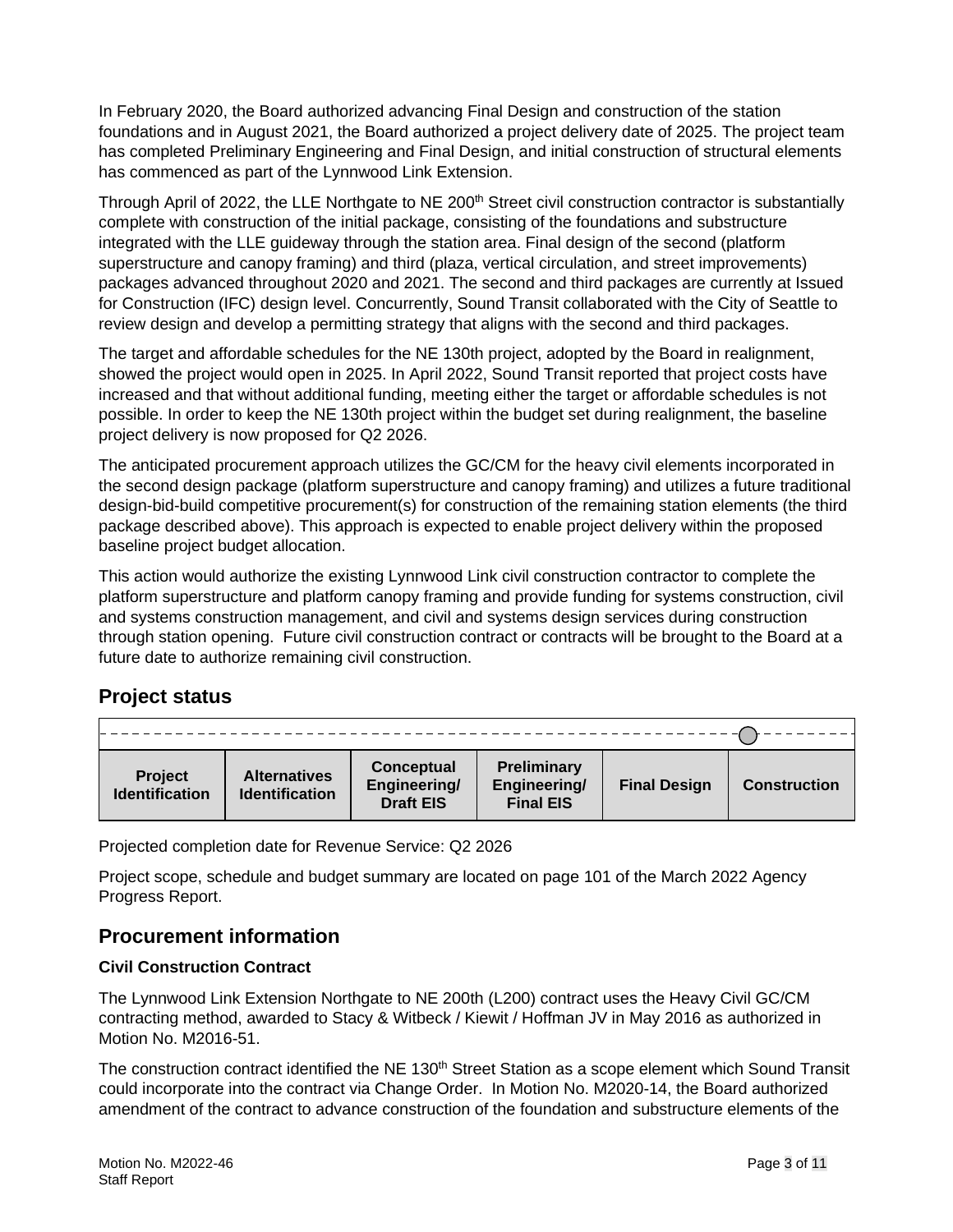Station. This action would authorize amendment of the GC/CM contract for construction of the next stage of civil construction, inclusive of the superstructure and platform canopy structural framing. The negotiated costs included in this action are consistent with the independent cost estimate and are considered fair and reasonable.

#### **Civil Construction Management Services**

PGH Wong Engineering, Inc. was selected to provide civil construction management consultant services for the Lynnwood Link Extension on the basis of qualifications and was awarded a professional services contract in April 2016 as authorized in Motion No. M2016-41. The original agreement included reference to the NE 130<sup>th</sup> Street Infill Station as a potential future scope element.

In Motion No. M2020-14, the Board authorized amendment of the Lynnwood Link Extension civil construction management consulting services contract to include civil construction management services for the foundation and substructure elements of the NE 130<sup>th</sup> Street Infill Station. This action would authorize further amendment of the professional services agreement to include civil construction management services for the remaining station construction, inclusive of both superstructure and station finishes.

The proposed amendment has been reviewed, the vendor's proposal has been compared to the independent cost estimate, and this negotiated total has been determined to represent fair and reasonable compensation for the additional level of effort contemplated therein.

#### **Systems Design Support during Construction Services**

LTK Engineering Services, LLC was selected to provide systems final design services for the Lynnwood Link Extension on the basis of qualifications and was awarded a professional services contract in June 2016 as authorized in Motion No. M2016-61.

In Motion No. M2020-14, the Board authorized amendment of the current Lynnwood Link Extension systems final design contract with LTK Engineering Services, LLC to include systems final design services for the NE 130<sup>th</sup> Street Infill Station. This action would authorize further amendment of the professional services agreement to include design support during construction services for the remaining station construction. The proposed scope was anticipated as a future option in the amendment authorizing final design work for the Station project.

The proposed amendment has been reviewed, the vendor's proposal has been compared to the independent cost estimate, and this negotiated total has been determined to represent fair and reasonable compensation for the additional level of effort contemplated therein.

#### **Systems Construction Contract**

In July 2020 as part of Motion No. M2020-42, Sound Transit exercised the Lynnwood Link Extension option within the systems construction Heavy Civil GC/CM contract with Mass Electric Construction Company to provide systems construction for the Lynnwood Link Extension.

In Motion No. M2020-14, the Board authorized amendment of the systems construction contract with Mass Electric to include systems construction for the NE 130<sup>th</sup> Street Infill Station as necessary to support initial systems construction and preconstruction services. This action would authorize amendment of the construction agreement to increase contracting authority to allow the contractor to provide systems construction for the remaining station construction.

An independent cost estimate has been prepared, and the cost proposal from the GC/CM contractor for the NE 130<sup>th</sup> Station systems construction is still being negotiated. The amount reflected in this staff report will be held in contract contingency until negotiations are finalized.

#### **Systems Construction Management Services**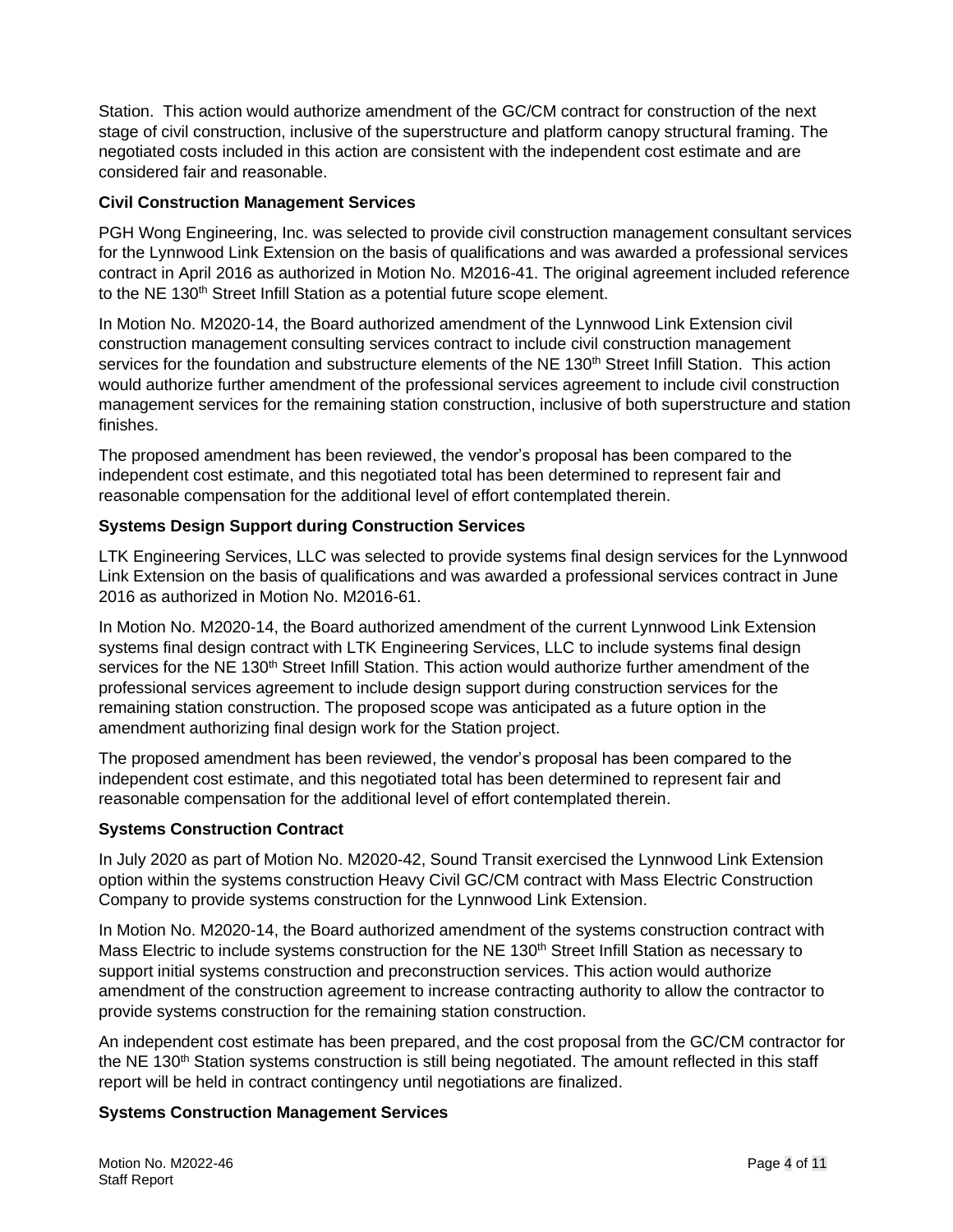In July 2020 the Board authorized exercising an option in the existing contract with Northwest Transit Systems Partners to supply systems construction management consulting services for the Lynnwood Link Extension, in Motion No. M2020-43.

In Motion No. M2020-14, the Board authorized amendment of the current Lynnwood Link Extension systems construction management contract to include systems construction management services for the preconstruction phase of the NE 130<sup>th</sup> Street Infill Station. This action would authorize further amendment of the professional services agreement to include systems construction management services for the remaining station systems construction, inclusive of signalization and communications elements.

An independent cost estimate has been prepared, and the cost proposal from the vendor is still being negotiated using previously negotiated staffing rates and projected staffing needs. The amount reflected in this staff report will be held in contract contingency until negotiations are finalized.

#### **Civil Design Support during Construction Services**

In March 2016, the Board authorized a professional services contract with HNTB Jacobs Trusted Design Partners (a Joint Venture of HNTB Corporation and Jacobs Engineering Group, Inc.), HNTB Corporation, and Jacobs Engineering Group, Inc., for the final design of the Lynnwood Link Extension

The contract included the option to execute a change order for work on the NE 130th Street Infill Station. The Board authorized exercising this option through approval of Motion No. M2019-04.

Civil design services during construction was included as an optional task in the contract amendment authorizing NE 130<sup>th</sup> Street Infill Station design at the time of execution of the amendment. This action will authorize the addition of design services during construction to the scope of work.

An independent cost estimate has been prepared, and the cost proposal from the vendor is still being negotiated using previously negotiated staffing rates and projected staffing needs. The amount reflected in this staff report will be held in contract contingency until negotiations are finalized.

## **Fiscal information**

Contingent upon the Board approval of the budget amendment through Resolution No. R2022-17, the baseline budget for the NE 130th Street Infill Station project is \$240,155,000.

This action is a concurrent action with Motion No. M2022-47 and the totals in the table below assume approval of the action.

Within the baseline budget, \$17,588,000 has been allocated to final design phase. The action would commit an additional

- a) \$470,153 with a 10 percent contingency of \$47,015 for total amount of \$517,015 with LTK Engineering Services, LLC for systems design services during construction.
- b) \$6,337,589 with HNTB Jacobs Trusted Design Partners (a Joint Venture of HNTB Corporation and Jacobs Engineering Group, Inc.), HNTB Corporation, and Jacobs Engineering Group, Inc., for civil design services, and leave a remaining budget of \$640,435.

Within the baseline budget, \$192,644,000 has been allocated to construction phase. The action would commit an additional

a) \$14,000,000 with an 8 percent contingency of \$1,120,000 for total amount of \$15,120,000 with Stacy & Witbeck / Kiewit / Hoffman JV for civil construction services.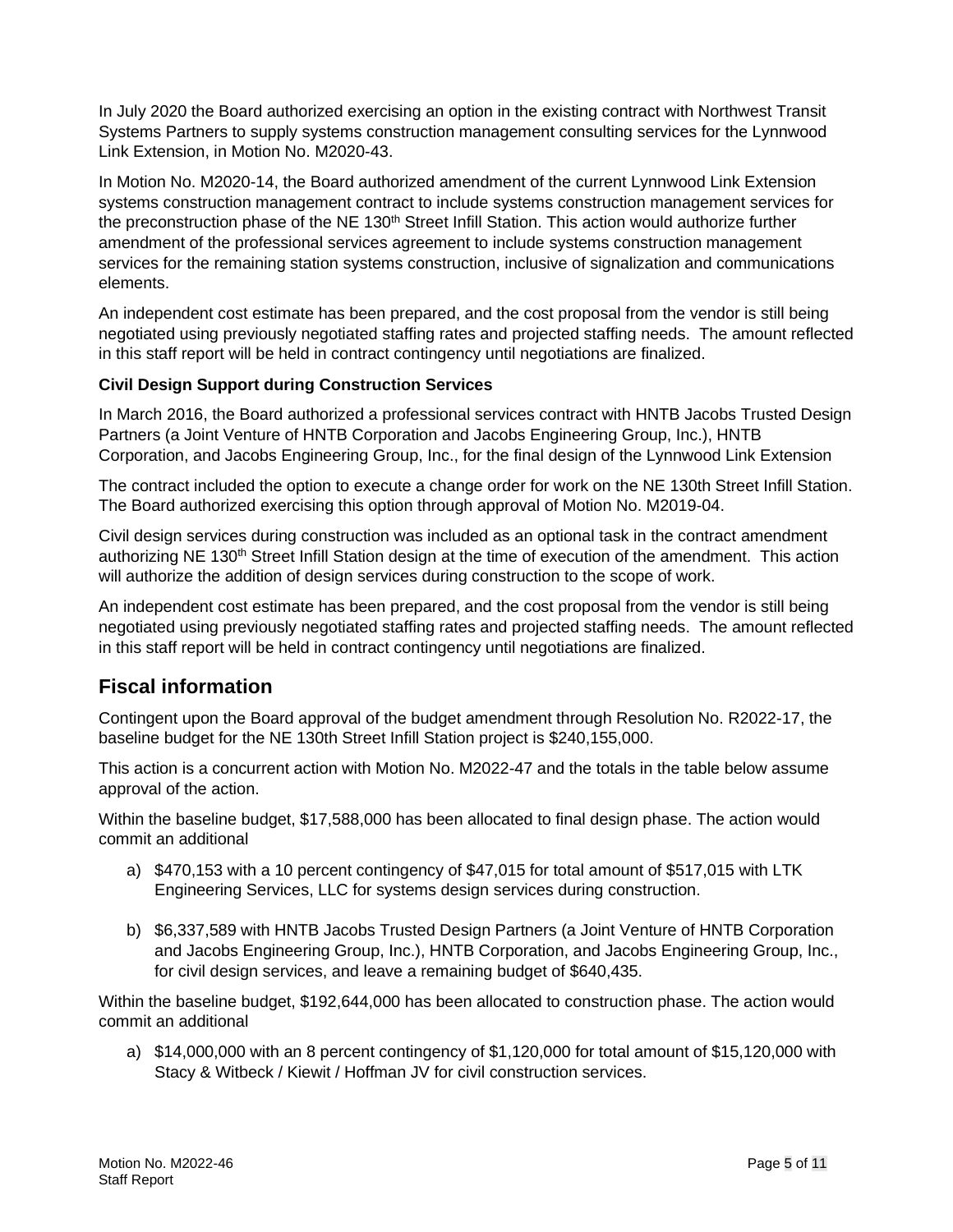b) \$14,627,380 with Mass Electric Construction Company for systems construction services and leave a remaining budget of \$148,384,764.

Within the baseline budget, \$17,330,000 has been allocated to construction services phase. The action would commit an additional

- a) \$10,720,000 with a 10 percent contingency of \$1,071,000 for total amount of \$11,791,000 with PGH Wong Engineering, Inc. for civil construction management consultant services.
- b) \$2,516,000 for Northwest Transit Systems Partners for systems construction management services and leave a remaining budget of \$1,142,206.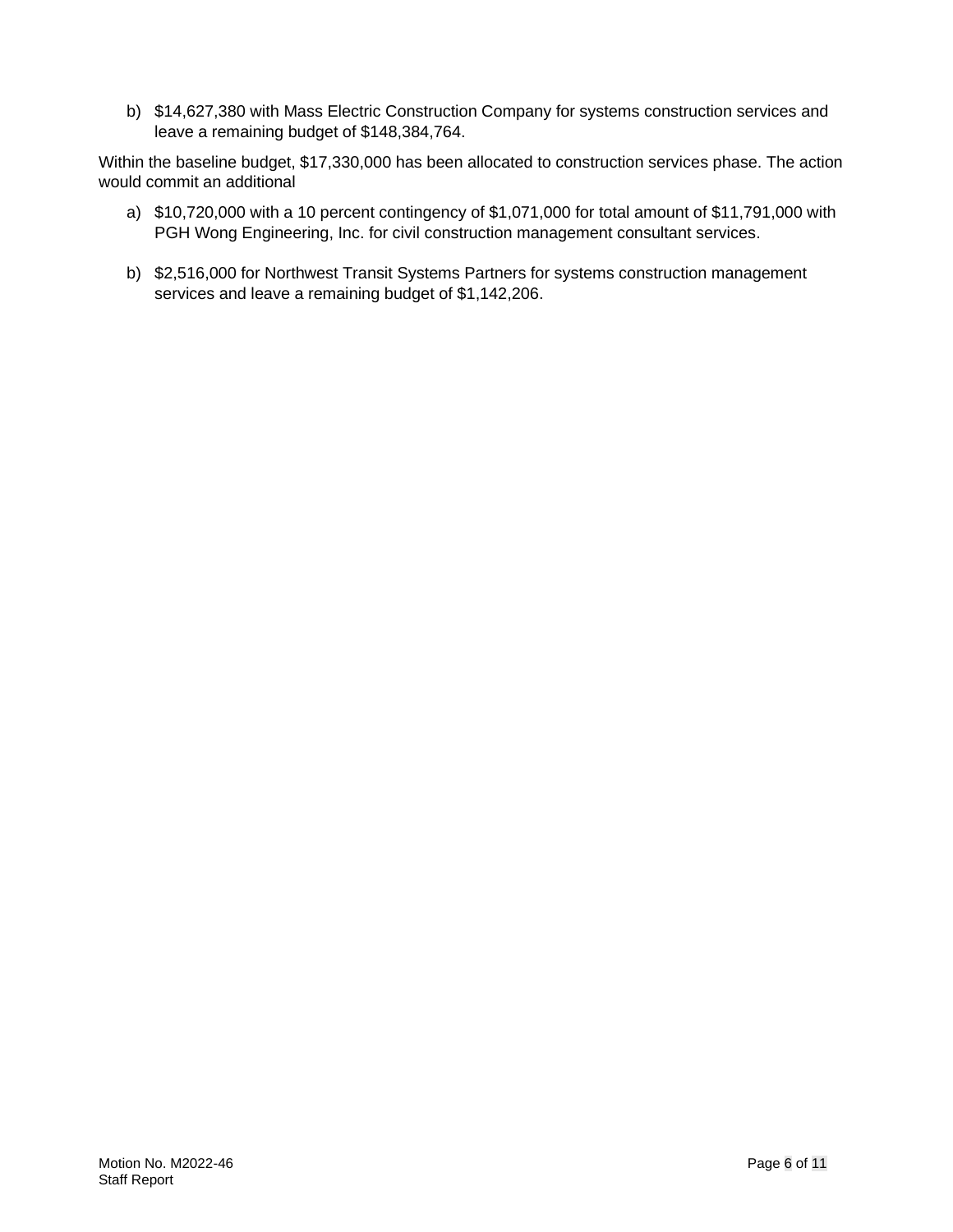| <b>NE 130th Street Infill Station</b><br>(in thousands)<br>Administration                                                                           | Project<br><b>Allocation</b><br>\$8,087 | <b>Board</b><br><b>Approvals</b><br>\$2,256 | <b>This Action</b>                                          | <b>Board Approved</b><br><b>Plus Action</b><br>\$2,256 | Uncommitted /<br>(Shortfall) |
|-----------------------------------------------------------------------------------------------------------------------------------------------------|-----------------------------------------|---------------------------------------------|-------------------------------------------------------------|--------------------------------------------------------|------------------------------|
| Preliminary Engineering                                                                                                                             | 2,711                                   | 2,711                                       |                                                             | 2,711                                                  |                              |
| <b>Final Design</b>                                                                                                                                 | 17,588                                  | 10,093                                      | 6,855                                                       | 16,948                                                 |                              |
| <b>Third Party Agreements</b>                                                                                                                       | 1,699                                   | 789                                         |                                                             | 789                                                    |                              |
| Right of Way                                                                                                                                        | 96                                      |                                             |                                                             |                                                        |                              |
| Construction<br><b>Construction Services</b>                                                                                                        | 192,644<br>17,330                       | 14,512<br>1,881                             | 29,747<br>14,307                                            | 44,259<br>16,188                                       |                              |
| Vehicles                                                                                                                                            |                                         |                                             |                                                             |                                                        |                              |
| Project Contingency                                                                                                                                 | \$240,155                               | \$32,241                                    | \$50,909                                                    | \$83,150                                               |                              |
| <b>Total Current Budget</b>                                                                                                                         |                                         |                                             |                                                             |                                                        |                              |
|                                                                                                                                                     | <b>Authorized</b>                       |                                             |                                                             |                                                        |                              |
| <b>Phase Detail</b><br><b>Final Design</b>                                                                                                          | Project<br><b>Allocation</b>            | <b>Board</b><br><b>Approvals</b>            | <b>This Action</b>                                          | <b>Board Approved</b><br><b>Plus Action</b>            | Uncommitted /<br>(Shortfall) |
| Civil Design Services During Construction                                                                                                           | \$7,554                                 | \$1,216                                     | \$6,338                                                     | \$7,554                                                |                              |
| System Design Services During Construciton                                                                                                          | 547                                     |                                             | 517                                                         | 517                                                    |                              |
| Other Phase Detail Final Design<br><b>Total Phase</b>                                                                                               | 9,487<br>\$17,588                       | 8,876<br>\$10,093                           | \$6,855                                                     | 8,876<br>\$16,948                                      |                              |
|                                                                                                                                                     |                                         |                                             |                                                             |                                                        |                              |
|                                                                                                                                                     |                                         | Current                                     |                                                             | <b>Proposed Total</b>                                  |                              |
| LTK Engineering Services, LLC.<br><b>Contract Detail</b>                                                                                            | <b>Board Approvals</b><br>to Date       | Approved                                    | <b>Contract Status Proposed Action</b>                      | for Board<br>Approval                                  |                              |
| Contract Amount - NE 130th St Infill Station                                                                                                        | \$1,122                                 | \$1,122                                     | \$470                                                       | \$1,593                                                |                              |
| Contingency - NE 130th St Infill Station                                                                                                            | 110                                     | 110                                         | 47                                                          | 157                                                    |                              |
| Contract Amount - Other projects                                                                                                                    | 13,684                                  | 14,469                                      |                                                             | 13,684                                                 |                              |
| Contingency - Other projects                                                                                                                        | 1,002                                   | 217                                         |                                                             | 1,002                                                  |                              |
| <b>Total Contract Amount</b>                                                                                                                        | \$15,919                                | \$15,919                                    | \$517                                                       | \$16,436                                               |                              |
| Percent Contingency                                                                                                                                 | 8%                                      | 2%                                          | 10%                                                         | 8%                                                     |                              |
| Sound Transit Share                                                                                                                                 | \$15,919                                | \$15,919                                    | \$517                                                       | \$16,436                                               |                              |
| <b>HNTB Jacobs Trusted Design Partners,</b>                                                                                                         |                                         | Current                                     |                                                             | <b>Proposed Total</b>                                  |                              |
| (Joint Venture)                                                                                                                                     | <b>Board Approvals</b>                  | Approved                                    |                                                             | for Board                                              |                              |
| <b>Contract Detail</b>                                                                                                                              | to Date                                 |                                             | <b>Contract Status Proposed Action</b>                      | Approval                                               |                              |
| Contract Amount - NE 130th Infill project                                                                                                           | \$10.622                                | \$11,182                                    | \$6,338                                                     | \$16,960                                               |                              |
| Contingency - NE 130th St Infill Station<br>Contract Amount - Other projects                                                                        | 689<br>121,599                          | 130<br>133,955                              |                                                             | 689                                                    |                              |
| Contingency - Other projects                                                                                                                        | 21.333                                  | 8,978                                       |                                                             | 121,599<br>21,333                                      |                              |
| <b>Total Contract Amount</b>                                                                                                                        | \$154,244                               | \$154,244                                   | \$6,338                                                     | \$160,582                                              |                              |
| Percent Contingency                                                                                                                                 | 17%                                     | 6%                                          | 0%                                                          | 16%                                                    |                              |
|                                                                                                                                                     |                                         |                                             |                                                             |                                                        |                              |
| <b>Phase Detail</b>                                                                                                                                 | Authorized                              |                                             |                                                             |                                                        |                              |
| Construction                                                                                                                                        | Project<br><b>Allocation</b>            | <b>Board</b><br><b>Approvals</b>            | <b>This Action</b>                                          | <b>Board Approved</b><br><b>Plus Action</b>            | Uncommitted /<br>(Shortfall) |
| <b>System Construction</b>                                                                                                                          | \$15,589                                | \$962                                       | \$14,627                                                    | \$15,589                                               |                              |
| <b>Civil Construction</b>                                                                                                                           | 148,679                                 | 10,410                                      | 15,120                                                      | 25,530                                                 |                              |
| Other Phase Detail Construction                                                                                                                     | 28,376                                  | 3,140                                       |                                                             | 3,140                                                  |                              |
| <b>Total Phase</b>                                                                                                                                  | \$192,644                               | \$14,512                                    | \$29,747                                                    | \$44,259                                               |                              |
| <b>Contract Detail</b><br>Contract Amount - NE 130th Infill project<br>Contingency - NE 130th St Infill Station<br>Contract Amount - Other projects | to Date<br>\$8,456<br>1,954<br>855,530  | \$8,456<br>1,954<br>855,530                 | <b>Contract Status Proposed Action</b><br>\$14,000<br>1,120 | Approval<br>\$22,456<br>3,074<br>855,530               |                              |
| Contingency - Other projects                                                                                                                        | 29,118                                  | 29,118                                      |                                                             | 29,118                                                 |                              |
| <b>Total Contract Amount</b>                                                                                                                        | \$895,059                               | \$895,059                                   | \$15,120                                                    | \$910,179                                              |                              |
| Percent Contingency                                                                                                                                 | 4%                                      | 4%                                          | 8%                                                          | 4%                                                     |                              |
| Less Betterment                                                                                                                                     | 939                                     | 939                                         |                                                             | 939                                                    |                              |
| Sound Transit Share                                                                                                                                 | \$894,120                               | \$894,120                                   | \$15,120                                                    | \$909,240                                              |                              |
|                                                                                                                                                     |                                         | Current                                     |                                                             | <b>Proposed Total</b>                                  |                              |
| <b>Mass Electric Construction Company</b>                                                                                                           | <b>Board Approvals</b>                  | Approved                                    |                                                             | for Board                                              |                              |
| <b>Contract Detail</b>                                                                                                                              | to Date                                 |                                             | <b>Contract Status Proposed Action</b>                      | Approval                                               |                              |
| Contract Amount - NE 130th Infill project                                                                                                           | \$874                                   | \$874                                       | \$14,627                                                    | \$15,502                                               |                              |
| Contingency - NE 130th St Infill Station<br>Contract Amount - Other projects                                                                        | 87<br>148,000                           | 87<br>148,104                               |                                                             | 87<br>148,000                                          |                              |
| Contingency - Other projects                                                                                                                        | 10,360                                  | 10,256                                      |                                                             | 10,360                                                 |                              |
| <b>Total Contract Amount</b>                                                                                                                        | \$159,322                               | \$159,322                                   | \$14,627                                                    | \$173,949                                              |                              |
| Percent Contingency                                                                                                                                 | 7%                                      | 7%                                          | 0%                                                          | 6%                                                     |                              |
|                                                                                                                                                     | Authorized                              |                                             |                                                             |                                                        |                              |
| <b>Phase Detail</b>                                                                                                                                 | Project                                 | <b>Board</b>                                |                                                             | <b>Board Approved</b>                                  | Uncommitted /                |
| <b>Construction Services</b>                                                                                                                        | <b>Allocation</b>                       | <b>Approvals</b>                            | <b>This Action</b>                                          | <b>Plus Action</b>                                     | (Shortfall)                  |
| <b>System Construction Management</b>                                                                                                               | \$2,516                                 | \$                                          | \$2,516                                                     | \$2,516                                                |                              |
| <b>Civil Construction Management</b>                                                                                                                | 13,037                                  | 1,246                                       | 11,791                                                      | 13,037                                                 |                              |
| Other Phase DetailConstruction Services<br><b>Total Phase</b>                                                                                       | 1,777<br>\$17,330                       | 635<br>\$1,881                              | \$14,307                                                    | 635<br>\$16,188                                        |                              |
|                                                                                                                                                     |                                         |                                             |                                                             |                                                        |                              |
|                                                                                                                                                     |                                         | Current                                     |                                                             | <b>Proposed Total</b>                                  |                              |
| PGH Wong Engineering, Inc.                                                                                                                          | <b>Board Approvals</b>                  | <b>Approved</b>                             |                                                             | for Board                                              |                              |
| <b>Contract Detail</b><br>Contract Amount - NE 130th Infill project                                                                                 | to Date<br>\$1,206                      |                                             | <b>Contract Status Proposed Action</b>                      | Approval<br>\$11,926                                   |                              |
| Contingency - NE 130th St Infill Station                                                                                                            | 40                                      | \$1,206<br>40                               | \$10,720<br>1,071                                           | 1,111                                                  |                              |
| Contract Amount - Other projects                                                                                                                    | 78,252                                  | 78,252                                      |                                                             | 78,252                                                 |                              |
| Contingency - Other projects                                                                                                                        | 25,412                                  | 25,412                                      |                                                             | 25,412                                                 |                              |
|                                                                                                                                                     | \$104,909                               | \$104,909                                   | \$11,791                                                    | \$116,700                                              |                              |
| <b>Total Contract Amount</b>                                                                                                                        | 32%                                     | 32%                                         | 10%                                                         | 29%                                                    |                              |
| Percent Contingency                                                                                                                                 |                                         |                                             |                                                             | <b>Proposed Total</b><br>for Board                     |                              |
| <b>Northwest Transit Systems Partners</b>                                                                                                           | <b>Board Approvals</b>                  | Current<br>Approved                         |                                                             |                                                        |                              |
| <b>Contract Detail</b>                                                                                                                              | to Date                                 |                                             | <b>Contract Status Proposed Action</b>                      | Approval                                               |                              |
| Contract Amount - NE 130th Infill project                                                                                                           | \$                                      | £.                                          | \$2,516                                                     | \$2,516                                                |                              |
| Contingency - NE 130th St Infill Station                                                                                                            |                                         |                                             |                                                             |                                                        |                              |
| Contract Amount - Other projects                                                                                                                    | 20,059                                  | 20,059                                      |                                                             | 20,059                                                 |                              |
| Contingency - Other projects<br><b>Total Contract Amount</b>                                                                                        | 1,372<br>\$21,432                       | 1,372<br>\$21,432                           | \$2,516                                                     | 1,372<br>\$23,948                                      |                              |
| <b>Percent Contingency</b><br>Notes:                                                                                                                | 7%                                      | 7%                                          | 0%                                                          | 6%                                                     |                              |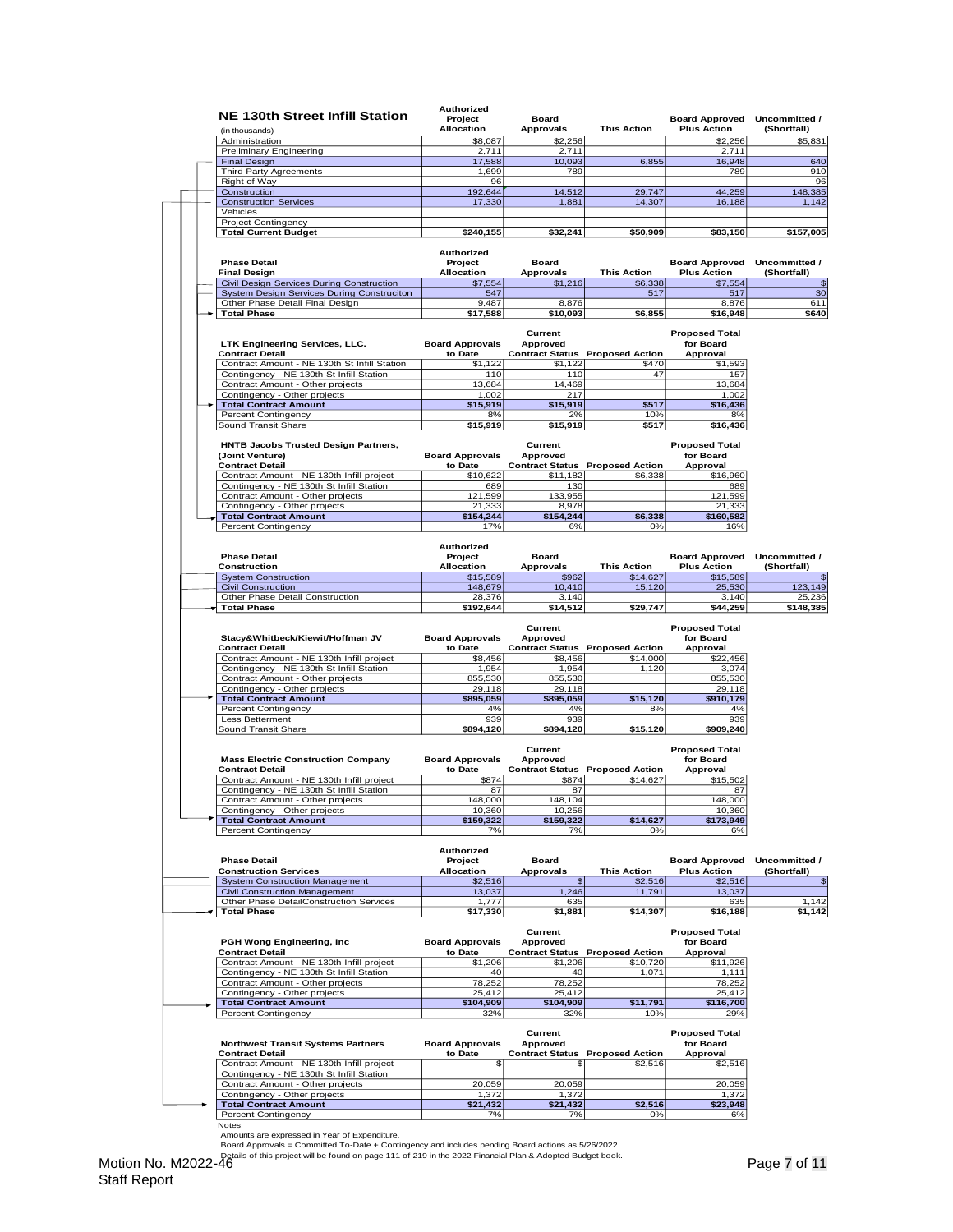These actions are within the revised baseline budget and sufficient monies remain after approval of the action to fund the remaining work in the final design, construction, and construction services phase.

This action is within the project's baseline budget and does not have an impact on the affordability of the Agency's Finance Plan and or any other system expansion project.

### **Disadvantaged and small business participation**

#### **Participation by small businesses and disadvantaged business enterprises (DBEs)**

Sound Transit promotes and encourages small business participation, which also includes disadvantaged business enterprises (DBEs). Consistent with Sound Transit Policies and federal regulations, Sound Transit has established small business/DBE goals for this contract. These goals are based upon an examination of subcontracting opportunities contained in the work of this contract and the number of small businesses/DBEs available to perform such subcontracting work.

For the civil construction contract, the following goals were set and Stacy & Witbeck / Kiewit / Hoffman JV committed to the following small business/DBE participation:

#### **Small business and disadvantaged business enterprise (DBE) goals**

| Sound Transit small business goal: 12% | Small business commitment: 12.043% |
|----------------------------------------|------------------------------------|
| DBE goal: 4%                           | DBE commitment: 5.152%             |

For the civil construction management services consultant contract, the following goals were set and PGH Wong Engineering, Inc. committed to the following small business/DBE participation:

| Small business and disadvantaged business enterprise (DBE) goals |                                  |  |  |
|------------------------------------------------------------------|----------------------------------|--|--|
| Sound Transit small business goal: 14.10%                        | Small business commitment: 14.1% |  |  |
| DBE goal: 7.10%                                                  | DBE commitment: 7.1%             |  |  |

For the civil design support during construction services consultant contract, the following goals were set and LTK Engineering Services, LLC committed to the following Small Business/DBE participation:

| Small business and disadvantaged business enterprise (DBE) goals |                                   |  |  |
|------------------------------------------------------------------|-----------------------------------|--|--|
| Sound Transit small business goal: 8%                            | Small business commitment: 30.59% |  |  |
| DBE goal: 5%                                                     | DBE commitment: 28.74%            |  |  |

For the systems construction contract, the following goals were set and Mass Electric Construction Company committed to the following small business/DBE participation:

| Small business and disadvantaged business enterprise (DBE) goals |                               |  |  |
|------------------------------------------------------------------|-------------------------------|--|--|
| Sound Transit small business goal: 6%                            | Small business commitment: 6% |  |  |
| DBE goal: 3%                                                     | DBE commitment: 3%            |  |  |

For the systems construction management services consultant contract, the following goals were set and Northwest Transit Systems Partners committed to the following small business/DBE participation: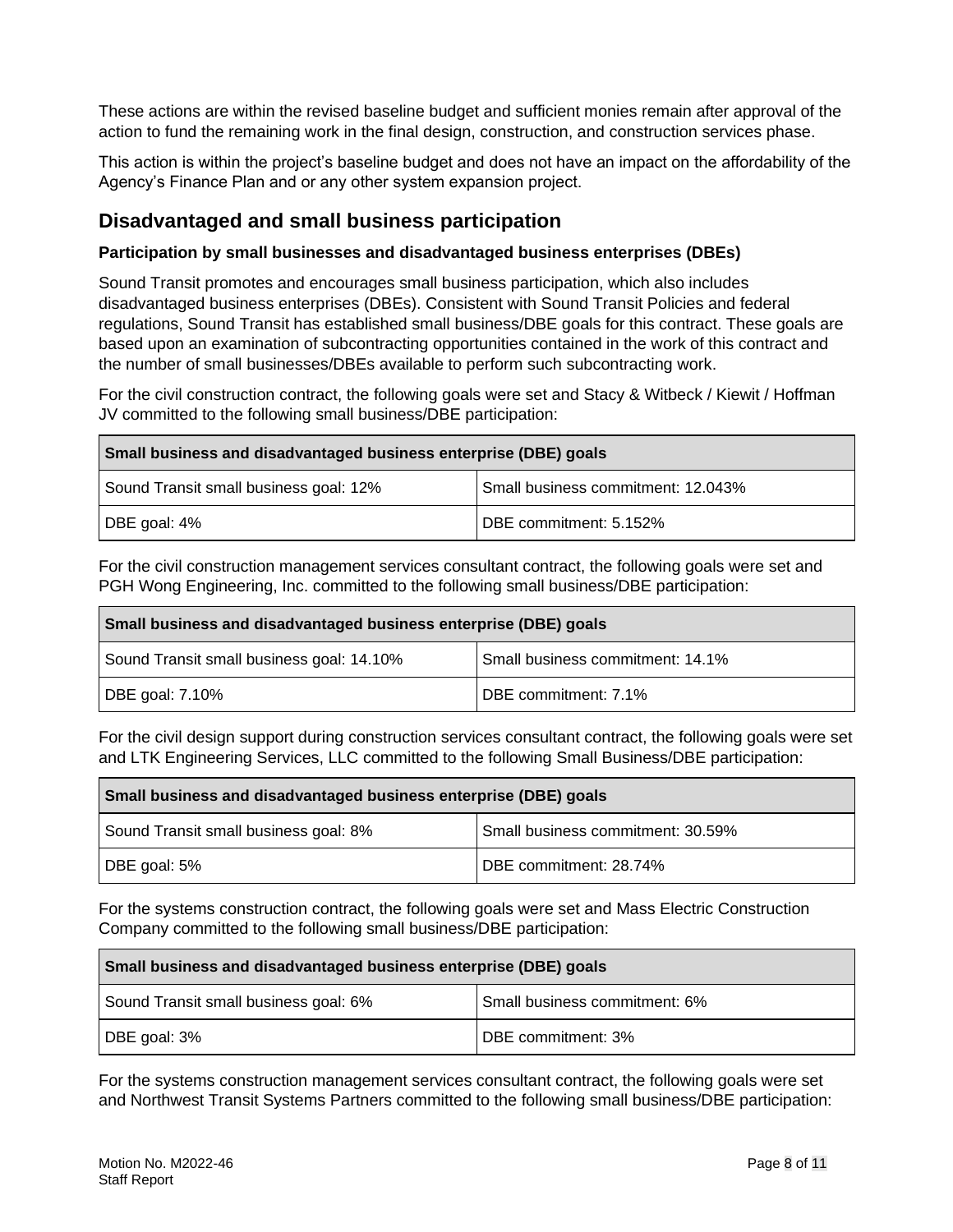| Small business and disadvantaged business enterprise (DBE) goals |                                |  |  |
|------------------------------------------------------------------|--------------------------------|--|--|
| Sound Transit small business goal: 9.5%                          | Small business commitment: 11% |  |  |
| DBE goal: $4.5\%$                                                | DBE commitment: 6%             |  |  |

For the systems design support during construction services consultant contract, the following goals were set and HNTB Jacobs Trusted Design Partners committed to the following Small Business/DBE participation:

| Small business and disadvantaged business enterprise (DBE) goals |                                  |  |
|------------------------------------------------------------------|----------------------------------|--|
| Sound Transit small business goal: 7%                            | Small business commitment: 16.5% |  |
| DBE goal: 7%                                                     | DBE commitment: 10%              |  |

The small and disadvantaged business commitments from each vendor will apply to the additional scope authorized in this motion.

## **Public involvement**

Not applicable to this action.

#### **Time constraints**

A one-month delay in approval of this action will delay the scheduled commencement of girder installation by the civil construction contractor.

#### **Prior Board/Committee actions**

#### **Stacy & Witbeck / Kiewit / Hoffman JV**

Motion No. M2021-63: Authorized the chief executive officer to increase specific contracts and agreements as necessary to support schedule-critical activities enabling the full build option for the NE 130th Street Infill Station, increasing authorization within the construction phase by \$7,513,000 for a total limited funding authorization amount not to exceed \$27,513,000 contingent upon Board approval of Resolution No. R2021-17.

Motion No. 2020-14: Authorized the chief executive officer to increase specific contracts and agreements as necessary to support the Advance Incrementally or Advance Fully options for the NE 130th Street Infill Station, for a total limited funding authorization amount not to exceed \$20,000,000 contingent upon Board approval of Resolution No. R2020-01.

#### **PGH Wong Engineering, Inc.**

Motion No. 2020-14: Authorized the chief executive officer to increase specific contracts and agreements as necessary to support the Advance Incrementally or Advance Fully options for the NE 130th Street Infill Station, for a total limited funding authorization amount not to exceed \$20,000,000 contingent upon Board approval of Resolution No. R2020-01.

#### **LTK Engineering Services, LLC**

Motion No. 2020-14: Authorized the chief executive officer to increase specific contracts and agreements as necessary to support the Advance Incrementally or Advance Fully options for the NE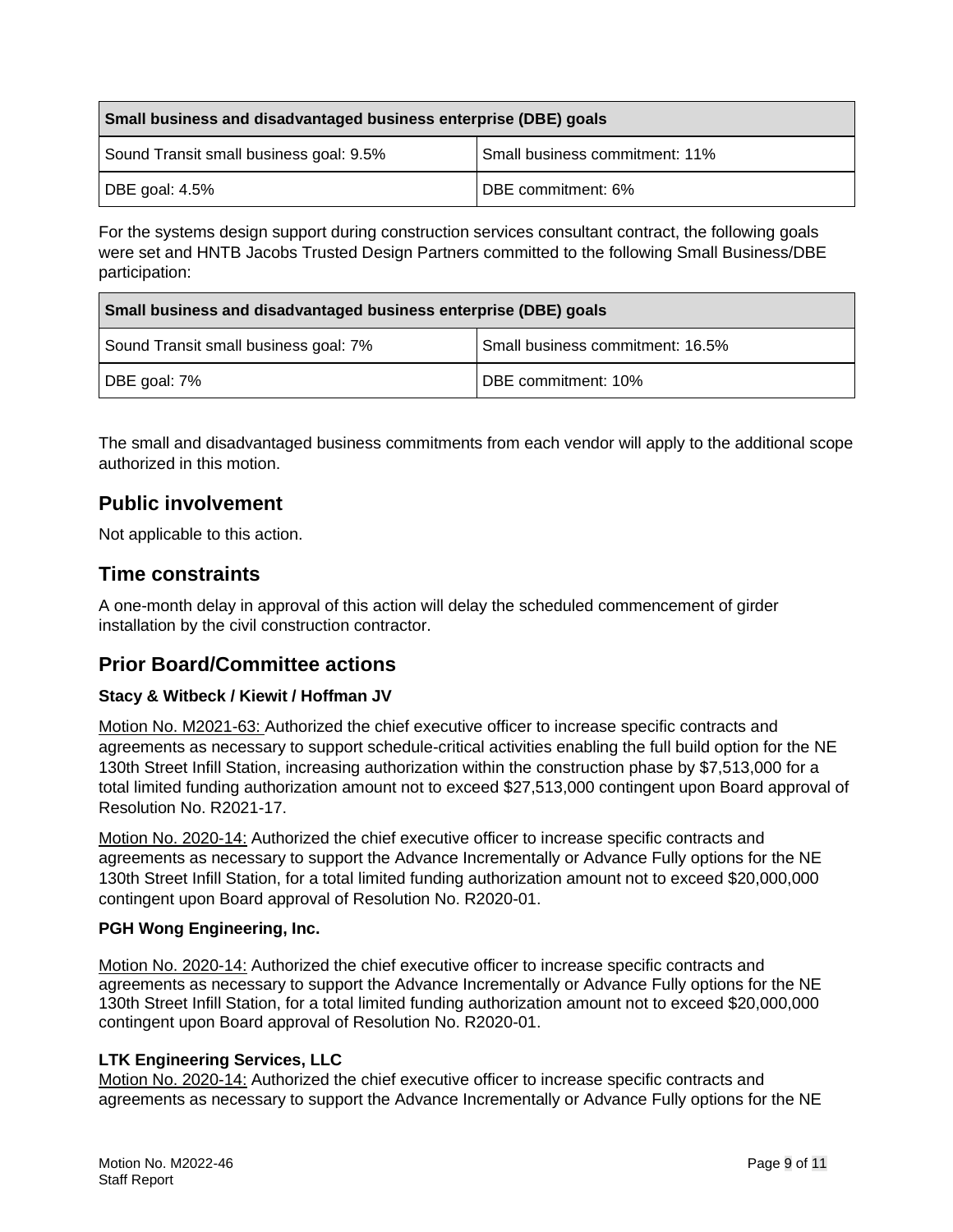130th Street Infill Station, for a total limited funding authorization amount not to exceed \$20,000,000 contingent upon Board approval of Resolution No. R2020-01.

#### **Mass Electric Construction Company**

Motion No. M2021-63: Authorized the chief executive officer to increase specific contracts and agreements as necessary to support schedule-critical activities enabling the full build option for the NE 130th Street Infill Station, increasing authorization within the construction phase by \$7,513,000 for a total limited funding authorization amount not to exceed \$27,513,000 contingent upon Board approval of Resolution No. R2021-17.

#### **Northwest Transit Systems Partners**

Motion No. 2020-14: Authorized the chief executive officer to increase specific contracts and agreements as necessary to support the Advance Incrementally or Advance Fully options for the NE 130th Street Infill Station, for a total limited funding authorization amount not to exceed \$20,000,000 contingent upon Board approval of Resolution No. R2020-01.

#### **HNTB Jacobs Trusted Design Partners**

Motion No. 2020-14: Authorized the chief executive officer to increase specific contracts and agreements as necessary to support the Advance Incrementally or Advance Fully options for the NE 130th Street Infill Station, for a total limited funding authorization amount not to exceed \$20,000,000 contingent upon Board approval of Resolution No. R2020-01.

Motion No. M2019-04: Authorized the chief executive officer to execute a contract amendment with HNTB Jacobs Trusted Design Partners (a Joint Venture of HNTB Corporation and Jacobs Engineering Group, Inc.), HNTB Corporation, and Jacobs Engineering Group, Inc., to provide conceptual engineering and preliminary engineering services for the NE 130th Street Infill Station project in the amount of \$2,561,477, with a 10% contingency of \$256,148 totaling \$2,817,625, for a new total authorized contract amount not to exceed \$106,564,974.

#### **Overall Project**

Motion No. M2021-63: Authorized the chief executive officer to increase specific contracts and agreements as necessary to support schedule-critical activities enabling the full build option for the NE 130th Street Infill Station, increasing authorization within the construction phase by \$7,513,000 for a total limited funding authorization amount not to exceed \$27,513,000 contingent upon Board approval of Resolution No. R2021-17.

Resolution R2021-17: Amended the adopted budget for the NE 130th Street Infill Station by increasing the project allocation by \$7,513,000 from \$28,904,000 to \$36,417,000 to provide funding for Motion No. M2021-63 to support schedule-critical activities enabling the full build option for the NE 130th Street Infill Station.

Resolution No. R2021-05: Established a flexible and accountable framework to implement ST2 and ST3 projects not yet in construction as close as possible to the dates promised to the voters that (1) allows project work to proceed right away within the confines of an affordable financial plan; (2) prioritizes maintaining project schedules through an accountable and transparent process to update the agency's revenue assumptions and financing approach and address cost increases at the project and program level; and (3) positions the agency to react quickly as new information becomes available, particularly on the revenue side, and provides greater oversight for the Board and transparency to the public through oversight mechanisms, including an annual Board program review of updated revenue and cost projections to allow the Board to revisit the realigned capital plan assumptions based on shifts in projected financial capacity and opportunities to expedite projects.

Resolution No. R2020-01: Amended the adopted budget for the NE 130th Street Infill Station to allow the project final design phase to begin in 2020. This action supports the Advance Incrementally or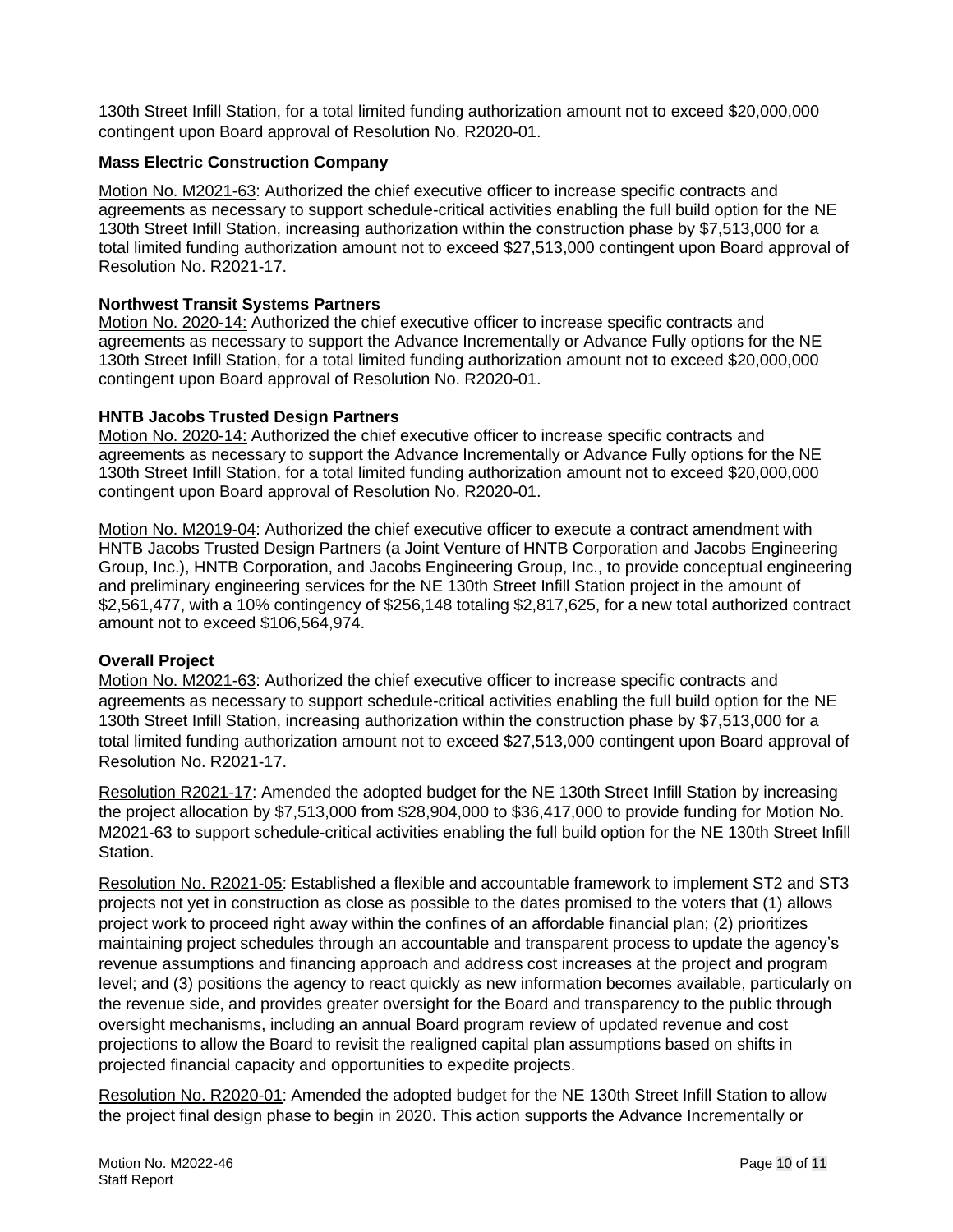Advance Fully options for the NE 130th Street Infill Station by (a) increasing the authorized project allocation from \$6,769,000 to \$28,904,000, and (b) increasing the adopted 2020 annual project allocation from \$2,297,648 to \$17,038,167. This action was contingent upon the Board's decision in Motion No. M2020-13.

Motion No. M2020-14: Authorized the chief executive officer to increase specific contracts and agreements as necessary to support the Advance Incrementally or Advance Fully options for the NE 130th Street Infill Station, for a total limited funding authorization amount not to exceed \$20,000,000 contingent upon Board approval of Resolution No. R2020-01.

Motion No. M2020-13: Identified an implementation approach for the NE 130th Street Infill Station.

Motion No. M2019-04: Authorized the chief executive officer to execute a contract amendment with HNTB Jacobs Trusted Design Partners (a Joint Venture of HNTB Corporation and Jacobs Engineering Group, Inc.), HNTB Corporation, and Jacobs Engineering Group, Inc., to provide conceptual engineering and preliminary engineering services for the NE 130th Street Infill Station project in the amount of \$2,561,477, with a 10% contingency of \$256,148 totaling \$2,817,625, for a new total authorized contract amount not to exceed \$106,564,974.

Resolution No. R2018-34: (1) Amended the adopted 2018 annual budget to create the NE 130th Street Infill Station project by (a) establishing the authorized project allocation to date in the amount of \$6,769,000 and (b) establishing the 2018 Annual Budget in the amount of \$315,000, and (2) authorized acceleration of the preliminary engineering phase to begin in 2018.

**Environmental review –** KH 5/27/22

**Legal review –** JSA 6/6/22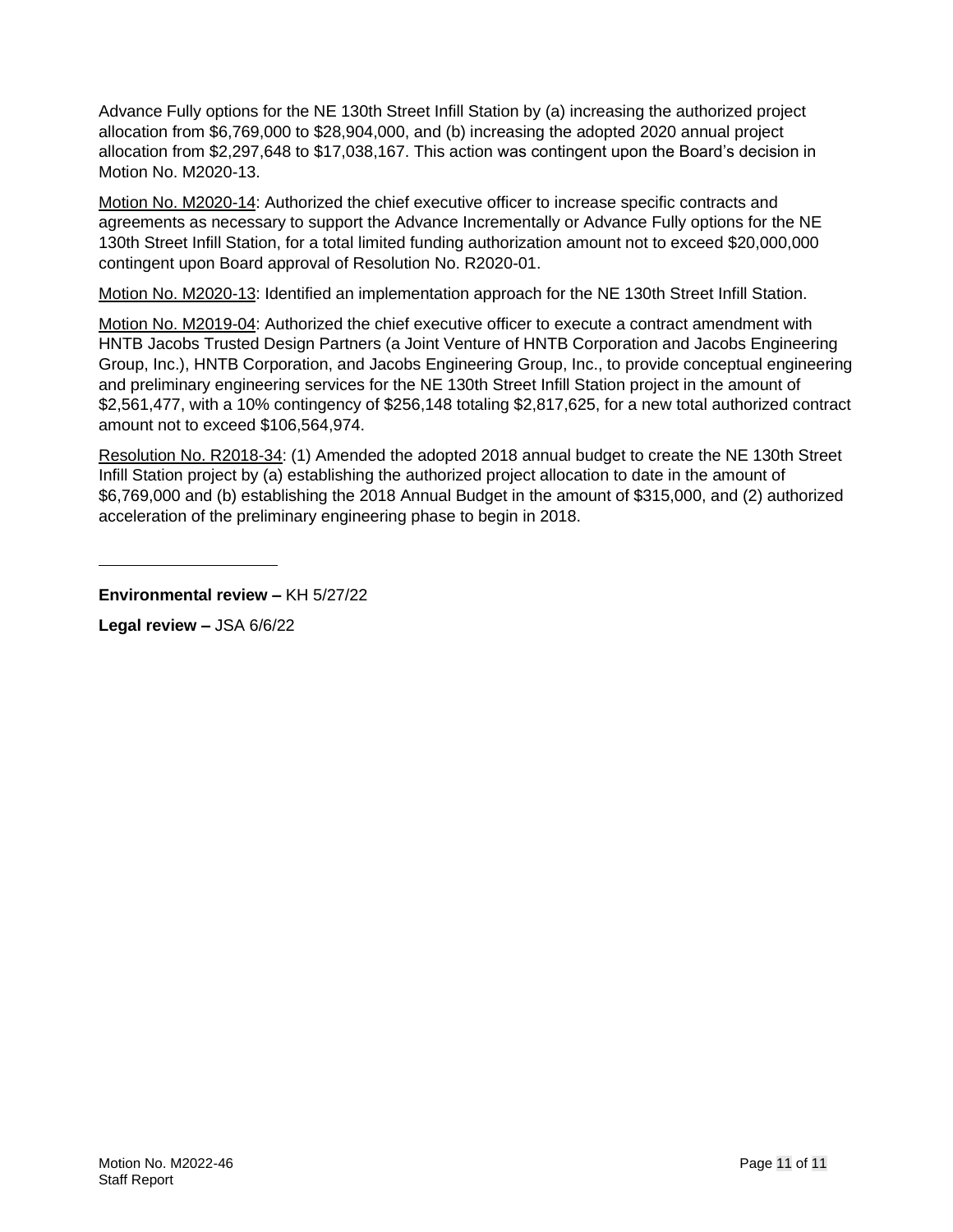# **TE** SOUNDTRANSIT

## **Motion No. M2022-46**

A motion of the Board of the Central Puget Sound Regional Transit Authority (1) Authorizing the chief executive officer to execute contract modifications to specific existing Lynnwood Link Extension contracts, for the NE 130th Street Infill Station project with: a) Stacy & Witbeck / Kiewit / Hoffman JV for civil construction services for the NE 130th Street Infill Station for an additional \$14,000,000 with an 8 percent contingency of \$1,120,000 for a new total authorized contract amount not to exceed \$910,178,746; b) PGH Wong Engineering, Inc. for civil construction management consultant services for the NE 130th Street Infill Station in the amount of \$10,720,000 with a 10 percent contingency of \$1,071,000 for a new total authorized contract amount not to exceed \$116,700,361; c) LTK Engineering Services, LLC for systems design services during construction of the NE 130th Street Infill Station in the amount of \$470,153 with a 10 percent contingency of \$47,015 for a new total authorized contract amount not to exceed \$16,435,748; and (2) Authorizing increases to the contract contingency values for specific existing Lynnwood Link Extension contracts for the NE 130th Street Infill Station Project: d) Mass Electric Construction Company for systems construction services for the NE 130th Street Infill Station for an additional maximum value of up to \$14,627,380 for a new total authorized contract amount up to a maximum not to exceed of \$173,949,000; e) Northwest Transit Systems Partners for systems construction management services for the NE 130th Street Infill Station for an additional maximum value of up to \$2,516,000 for a new total authorized contract amount up to a maximum not to exceed of \$23,947,549; f) HNTB Jacobs Trusted Design Partners (a Joint Venture of HNTB Corporation and Jacobs Engineering Group, Inc.), HNTB Corporation, and Jacobs Engineering Group, Inc., for civil design services during construction of the NE 130th Street Infill Station for an additional maximum value of up to \$6,337,589 for a new total authorized contract amount up to a maximum not to exceed of \$160,581,559. All actions are contingent upon Board approval of the baseline project budget through Resolution No. R2022-17.

## **Background**

The NE 130th Street Infill Station is located along the Lynnwood Link Extension (LLE) alignment, in the City of Seattle north of the Northgate Station and south of the Shoreline South/148th Station in Shoreline. The aerial infill station is an ST3 project with an originally scheduled start date of 2024 and a planned opening of 2031. On August 5, 2021, as part of the Board's actions with realignment, the opening date of this station was advanced.

A station at NE 130th Street was evaluated in the 2015 LLE Final Environmental Impact Statement (EIS) and mitigation commitments for the station are documented in the Federal Transit Administration's Record of Decision (ROD).

In September 2018, the Sound Transit Board authorized advancing Preliminary Engineering for the project to determine if all or part of the station could be constructed earlier than planned under ST3, concurrently with LLE. The purpose was to explore opportunities to avoid or minimize future service impacts to LLE, scheduled to open for revenue service in 2024. New information from the 2019 NE 130th Station Conceptual Design Report was included in the Lynnwood Link Extension Additional Project Refinements / NEPA Re-evaluation approved by FTA in January 2020.

In February 2020, the Board authorized advancing Final Design and construction of the station foundations and in August 2021, the Board authorized a project delivery date of 2025. The project team has completed Preliminary Engineering and Final Design, and initial construction of structural elements has commenced as part of the Lynnwood Link Extension.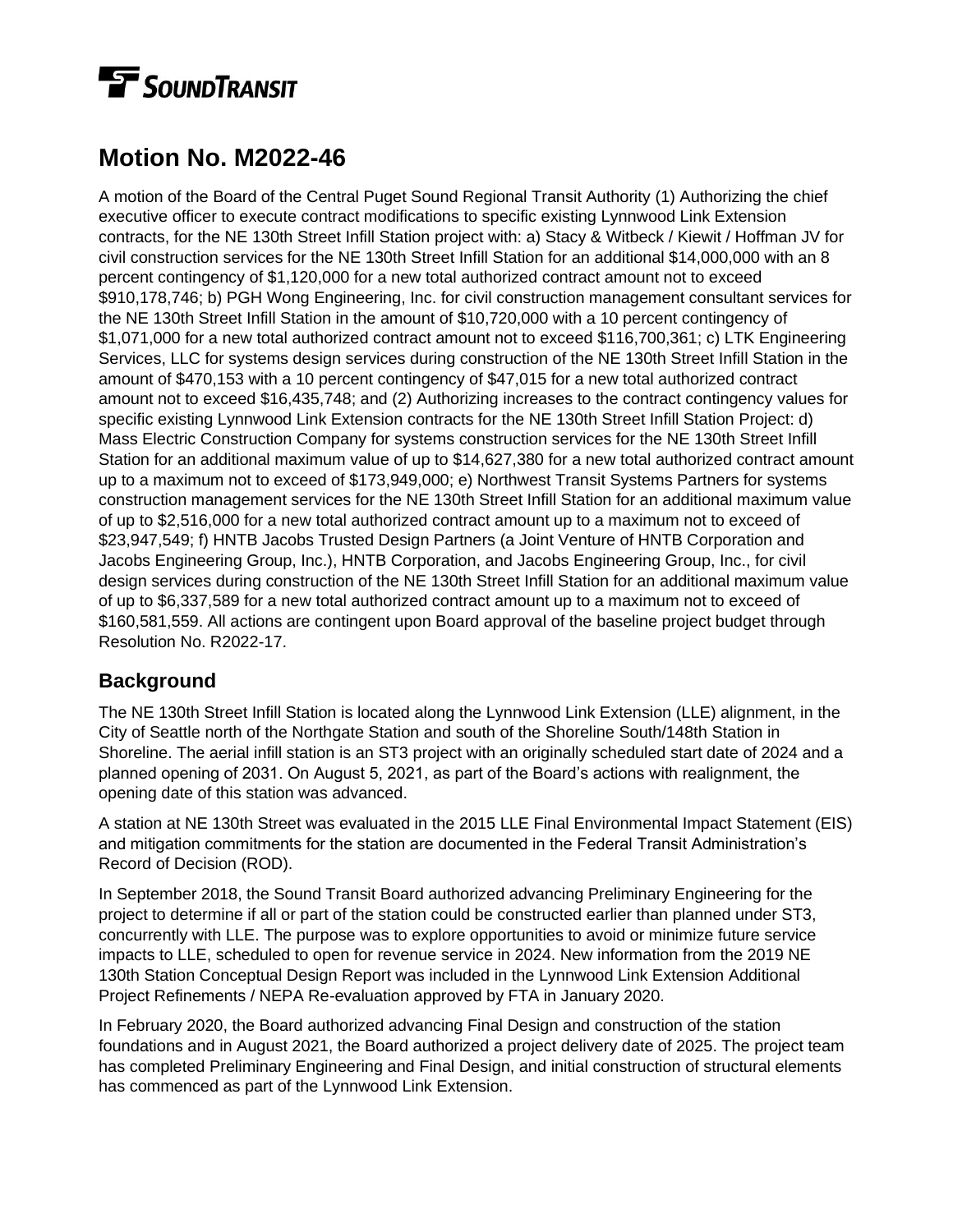Through April of 2022, the LLE Northgate to NE 200th Street civil construction contractor is substantially complete with construction of the initial package, consisting of the foundations and substructure integrated with the LLE guideway through the station area. Final design of the second (platform superstructure and canopy framing) and third (plaza, vertical circulation, and street improvements) packages advanced throughout 2020 and 2021. The second and third packages are currently at Issued for Construction (IFC) design level. Concurrently, Sound Transit collaborated with the City of Seattle to review design and develop a permitting strategy that aligns with the second and third packages.

The target and affordable schedules for the NE 130th project, adopted by the Board in realignment, showed the project would open in 2025. In April 2022, Sound Transit reported that project costs have increased and that without additional funding, meeting either the target or affordable schedules is not possible. In order to keep the NE 130th project within the budget set during realignment, the baseline project delivery is now proposed for Q2 2026.

The anticipated procurement approach utilizes the GC/CM for the heavy civil elements incorporated in the second design package (platform superstructure and canopy framing) and utilizes a future traditional design-bid-build competitive procurement(s) for construction of the remaining station elements (the third package described above). This approach is expected to enable project delivery within the proposed baseline project budget allocation.

This action authorizes a contract modification with the existing Lynnwood Link Extension civil construction contractor Stacy & Witbeck / Kiewit / Hoffman JV for construction of the NE 130th Street Infill Station superstructure and platform canopy framing, including installation of the precast concrete girders and canopy structural steel authorized in Motion No. M2021-63 and Resolution No. R2021-17.

This action is contingent upon and utilizes portions of the baseline project budget to be authorized in Resolution No. R2022-17.

This action provides additional authorized amounts for other existing Lynnwood Link Extension contracts for completion and commissioning of the NE 130<sup>th</sup> Street Infill Station, including:

- The systems construction contract for remaining signalization and communications construction of the NE 130<sup>th</sup> Street Infill Station; and
- Professional services agreements to support construction, including construction management services and design support during construction for systems and civil construction.

Completing this work now reduces construction risks, single tracking, and shutdowns of revenue operations for Lynnwood Link that may be necessary when working adjacent to a live system. This action is within the project's baseline budget and does not have an impact on the affordability of the Agency's Finance Plan and or any other system expansion project.